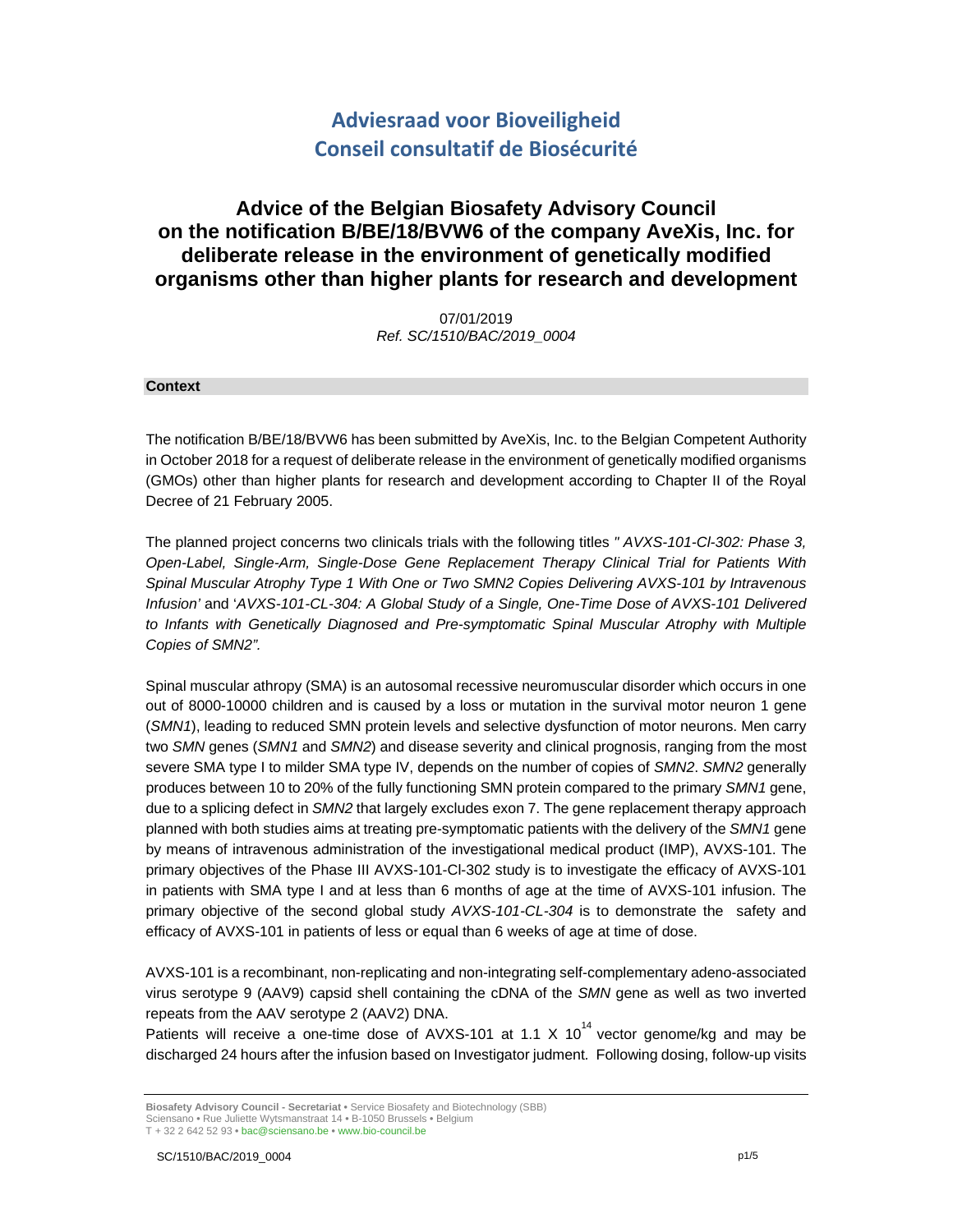will be conducted every week for the first four weeks and at Month 2 and Month 3 followed by every 3 months. No viral shedding analysis is foreseen.

It is planned to conduct the trial in clinical sites located in the Flemish and the Walloon Region. Up to 10 patients are anticipated to be enrolled in the proposed clinical studies .

The dossier has been officially acknowledged by the Competent Authority on 16 October 2018 and forwarded to the Biosafety Advisory Council (BAC) for advice.

Within the framework of the evaluation procedure, the BAC, under the supervision of a coordinator and with the assistance of its Secretariat, contacted experts to evaluate the dossier. Two experts from the common list of experts drawn up by the BAC and the Biosafety and biotechnology Service (SBB) of Sciensano answered positively to this request and two members of the BAC took part in the evaluation of the dossier.

The experts assessed whether the information provided in the notification was sufficient and accurate in order to state that the deliberate release of the genetically modified organism would not raise any problems for the environment, animal health or human health (people coming in contact with the treated patient and/or with the GMO) in the context of its intended use. See Annex I for an overview of all the comments from the experts.

The scientific evaluation has been performed considering following legislation:

- Annex II (principles for the risk assessment) and annex III (information required in notifications) of the Royal Decree of 21 February 2005.

- Commission Decision 2002/623/EC of 24 July 2002 establishing guidance notes supplementing Annex II to Directive 2001/18/EC.

The pure medical aspects concerning the efficacy of the medicinal product and its safety for the treated patient, as well as aspects related to social, economic or ethical considerations, are outside the scope of this evaluation.

On 03 December 2018, based on a list of questions prepared by the BAC, the Competent Authority requested the notifier to provide additional information about the notification. The answers from the notifier to these questions were received by the Competent Authority on 13 December 2018 and transmitted to the secretariat of the BAC on the same day. This complementary information was reviewed by the coordinator and the experts.

In parallel to the scientific evaluation of the notification, the Competent Authority also made the dossier available on its website for the one-month public consultation foreseen in the abovementioned Royal Decree. The Competent Authority did not receive reactions from the public.

#### **Summary of the scientific evaluation**

#### **1. The characteristics of the donor, the recipient or parental organism**

The donor, recipient and parental organisms were found to be adequately described in the dossier.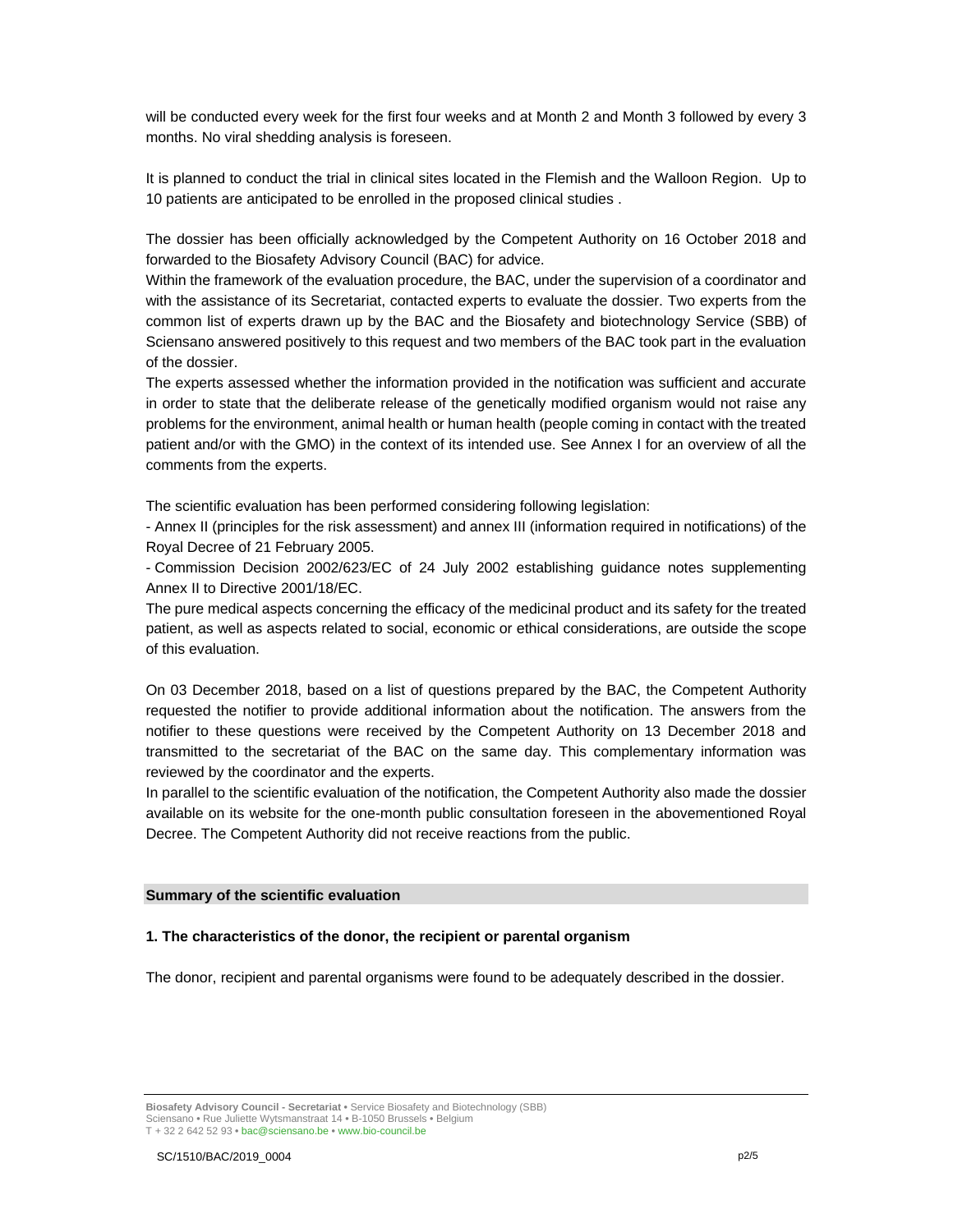#### **2. Information related to the characteristics of the GMO and the medication**

Upon request of additional information the notifier clarified that according to their expression analysis the *SMN* cDNA clone encodes a cDNA that contains the "C -T" base transition that is normally associated with a disrupted splicing of exon 7. But the cDNA used to construct the vector correctly includes exon 7, therefore leading to the production of a fully functional SMN protein. The Biosafety Advisory Council is of the opinion that the characteristics of the *SMN* cDNA clone does not affect the evaluation of AVXS-101 with respect to possible risk for human health or environment. Information related to the molecular characteristics of AVXS-101 including phenotypic and genetic stability of the transgenes were further adequately described in the dossier.

## **3. The conditions of the release**

AVXS-101 will be administered intravenously to infants with genetically diagnosed SMA at multiple sites globally. After administration of 1.1 X 10<sup>14</sup> vector genome/kg, shedding of vector DNA in urine, saliva or faeces is expected to last for a few weeks after administration. Detection of vector genomic material was perfomerd during a Phase I study with 5 patients showing levels of 10.0 – 100.0% of the dosing concentration up to 14 days post-dose in stool with concentrations declining approximately 4 logs over 30 days post dose. Levels in stool below the limit of quantitation were observed by 60 days post dose. It should be noted that the technique used to detect vector genomic material (ddPCR) does not allow to distinguish between vector genomic material or intact virus, hence the observed shedding data may not correctly reflect the shedding of intact infectious viral particles. The amounts of shed intact infectious viral particles is likely to be much lower.

#### **4. The risks for the environment or human health**

AVXS-101 is a recombinant, replication deficient adeno-associated virus-based vector not harbouring any antibiotic or other resistence genes. Like its parental strain it is not known to be pathogenic. It also does not elicit a strong immune response. The genetic modification introduced in this AAV9/AAV2 based vector does not confer the GMO with properties that could confer risks to the human population or the environment.

While shedding of vector DNA in urine, saliva or faeces is expected for a few weeks after administration, there are no data available on the amount of shed infectious particles. A study in a nonhuman primate by Favre *et al.1* showed that rAAV vector genome was found in various biological fluids for up to 6 days and infectious particles exclusively in the serum during the first 48–72 hours. In its response the notifier also referred to a review (Schenk-Braat, 2007)<sup>2</sup> reporting that 'in non of seven studies of AAV-based therapies intact viral shedding was detected in human bodily fluids'. It can be reasonably assumed that the amount of shed infectious particles will be extremely low and only a minute fraction of the applicable dose. Given the horizontal transfer, the shedded levels can reasonably be considered as non-infectious. Taken together with the fact that material shed will be replication-deficient, the likelihood of further propagation of the GMO should be considered highly unlikely. The BAC concludes that the overall risk associated to exposure and transmission to other individuals can be considered as negligible.

There is only a remote possibility of homologous recombination between the ITR-sequences of AVXS-

-

<sup>1</sup> Favre *et al*. Immediate and Long-Term Safety of Recombinant Adeno-associated Virus Injection into the Nonhuman Primate Muscle. Molecular Therapy 4, 559-566, 2001

<sup>2</sup> Schenk-Braat EA *et al*., An inventory of shedding data from clinical gene therapy trials. J Gene Med. 2007 Oct ç(10): 910-21. Review.

**Biosafety Advisory Council - Secretariat •** Service Biosafety and Biotechnology (SBB) Sciensano **•** Rue Juliette Wytsmanstraat 14 **•** B-1050 Brussels **•** Belgium T + 32 2 642 52 93 **•** bac@sciensano.be **•** www.bio-council.be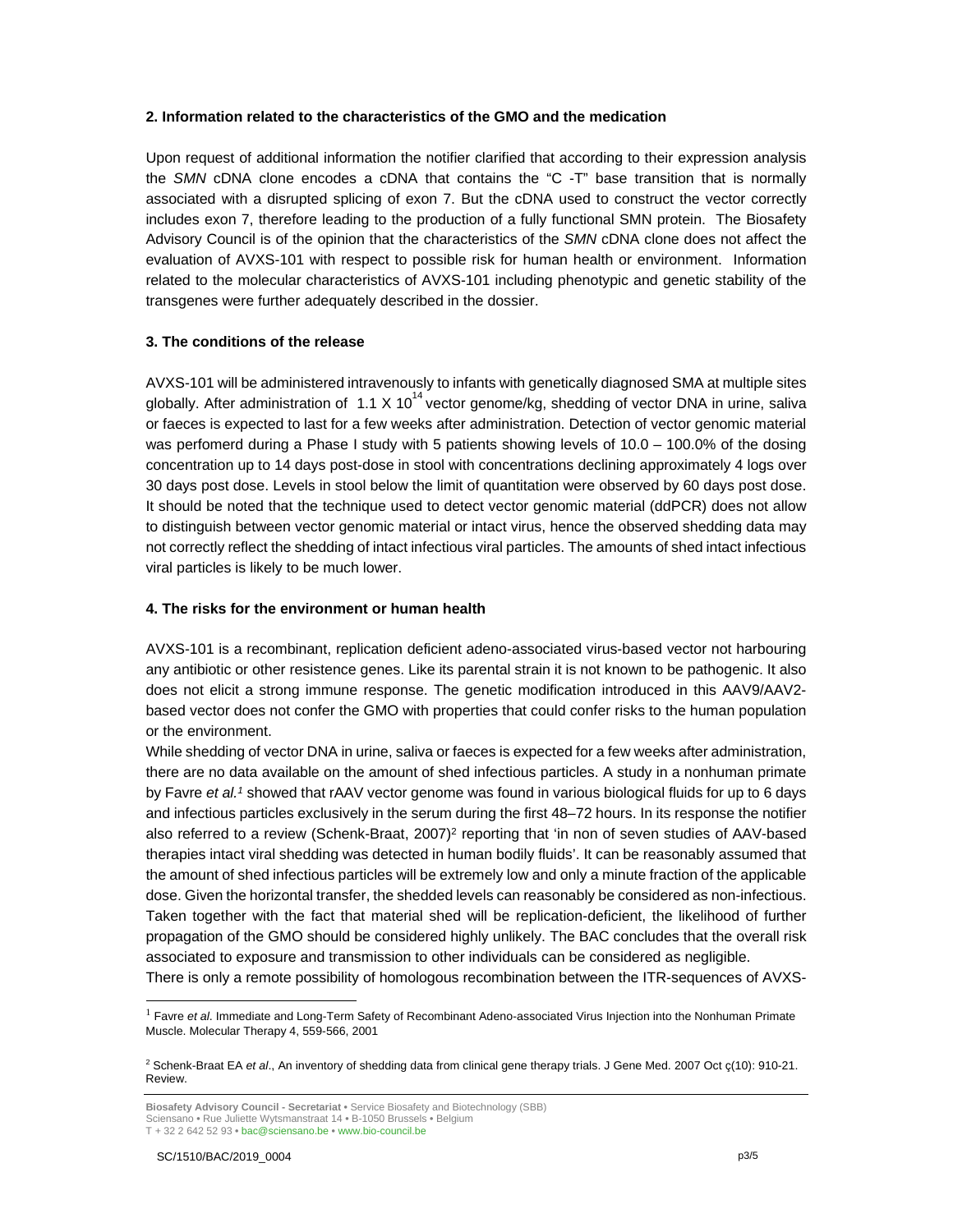101 and wild-type AAV2 in case a co-infection with AAV2 occurs in exposed persons. Such recombination event would result in gain of functional genes of AAV2 required for replication and encapsidation but would in turn lead to the loss of the transgene. It is also remarked that the genetic material from Rep and Cap genes together with the transgene would be too large in size to be packed in AAV capsid, making it impossible to form a viral particle that would contain the transgene and the Rep and Cap genes necessary for multiplication.

#### **5. The monitoring, control, waste treatment and emergency plans proposed by the applicant**

The Biosafety Advisory Council raised several concerns with respect to the Handling Instructions' for the patient's family (document 2017- 004087-35 - Handling Instructions\_V1.0\_05Jun2018) and asked the notifier i) to prepare a more detailed and fit-for-purpose instruction sheet identifying the type of fluids that are potentially contaminated and how to properly dispose them ii) to address the potential risks for other children living in the home, in particular when they are young enough to not have completely matured immune systems yet (under 6 years old), and iii) to follow these special handling instructions until stool tests are negative for vector DNA and they are given the all clear from the study center. In its response the notifier focused primarily on the characteristics of AVXS-101 (which is incapable of generating a productive infection even in the presence of environmentally occurring helper viruses) and the observed 4 logs reduction at 30 days of shed vector genomic material. On this basis the notifier considers its proposed decontamination procedures sufficient and additional testing of stool unnecessary.

Given that the likelihood of further propagation of AVXS-101 can be considered highly unlikely, the Biosafety Advisory Council supports the view that, in terms of risk for the environment or human health, the proposed measures are proportionate and adequate in the context of the intended trial.

#### **Conclusion**

Based on the scientific assessment of the notification made by the Belgian expert, the Biosafety Advisory Council concludes that it is unlikely that AVXS-101 developed to treat paedriatic infants with SMA will have any adverse effects on human health or on the environment in the context of the intended clinical trial provided that all the foreseen safety measures are followed.

Therefore, the Biosafety Advisory Council issues a **positive advice with the following conditions:** 

- The notifier and the investigators must strictly apply the clinical trial protocol, and all the safety instructions as described in the dossier.
- Any protocol amendment has to be previously approved by the Competent Authority.
- The notifier is responsible to verify that each study centre has qualified personnel experienced in handling infectious material and that the investigator has the required authorizations to perform the clinical trial activities inside the hospital (laboratory, pharmacy, hospital room, consultation room...) according to the Regional Decrees transposing Directive 2009/41/EC on Contained use of genetically modified micro-organisms.
- The Biosafety Advisory Council should be informed within two weeks when the first patient starts the treatment and the last patient receives the last treatment.

**Biosafety Advisory Council - Secretariat •** Service Biosafety and Biotechnology (SBB) Sciensano **•** Rue Juliette Wytsmanstraat 14 **•** B-1050 Brussels **•** Belgium T + 32 2 642 52 93 **•** bac@sciensano.be **•** www.bio-council.be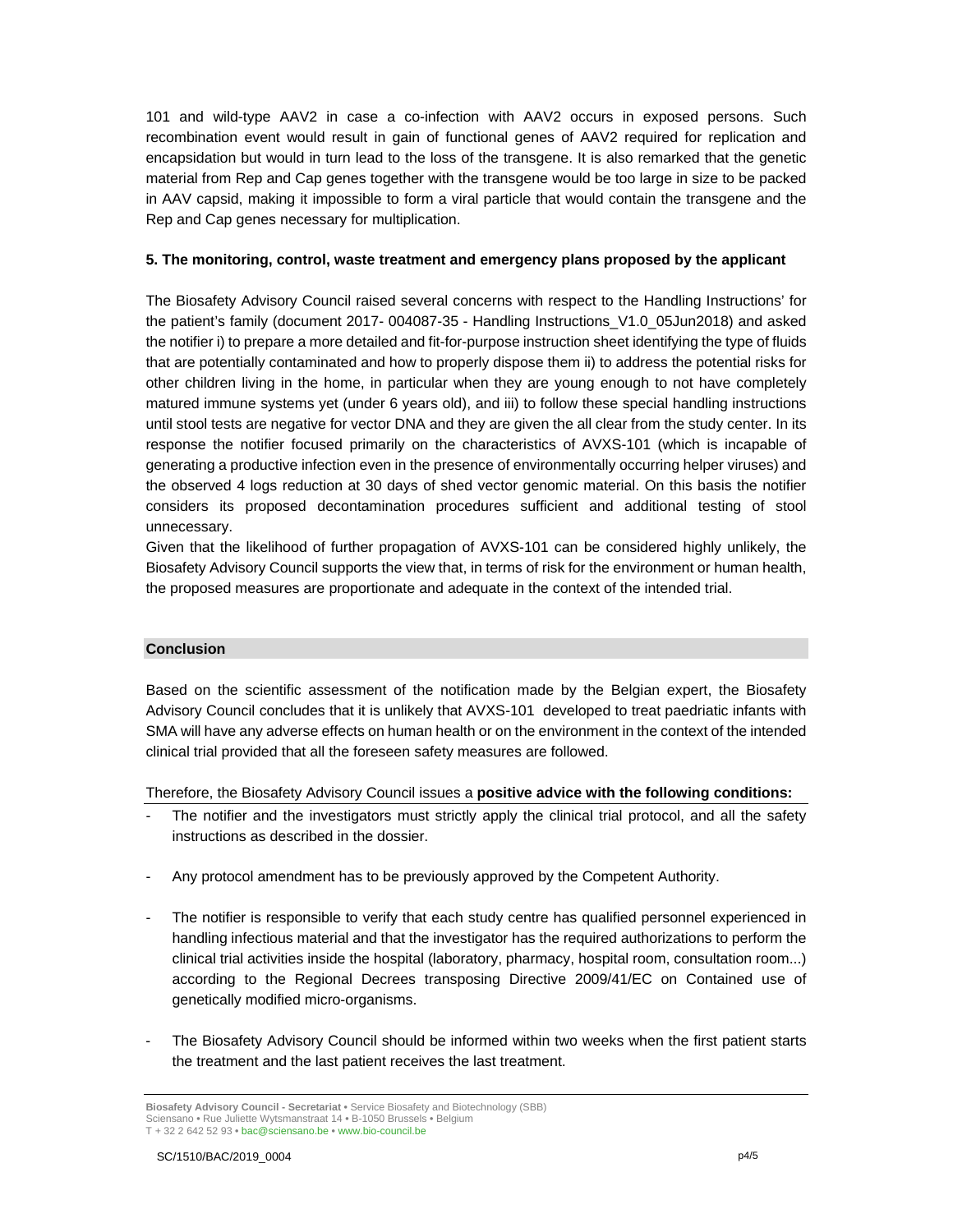- The notifier has to deliver to Sciensano Transversal activities in applied genomics a control sample the latest 15 days after the approval and the start of the trial.
- At the latest six months after the last visit of the last patient included in the trial, the notifier must send to the competent authority at the attention of the Biosafety Advisory Council a report with details concerning the biosafety aspects of the project. This report will at least contain:
	- o The total number of patients included in the trial and the number of patients included in Belgium;
	- o A summary of all adverse events marked by the investigators as probably or definitely related to the study medication;
	- o A report on the accidental releases, if any, of AVXS-101.

Ver hvc

Dr. Corinne Van der Wauven President of the Belgian Biosafety Advisory Council

**Annex I:** *Compilation of comments of experts in charge of evaluating the dossier B/BE/18/BVW6 (ref. SC/1510/BAC/2018\_1033)*

**Biosafety Advisory Council - Secretariat •** Service Biosafety and Biotechnology (SBB) Sciensano **•** Rue Juliette Wytsmanstraat 14 **•** B-1050 Brussels **•** Belgium T + 32 2 642 52 93 **•** bac@sciensano.be **•** www.bio-council.be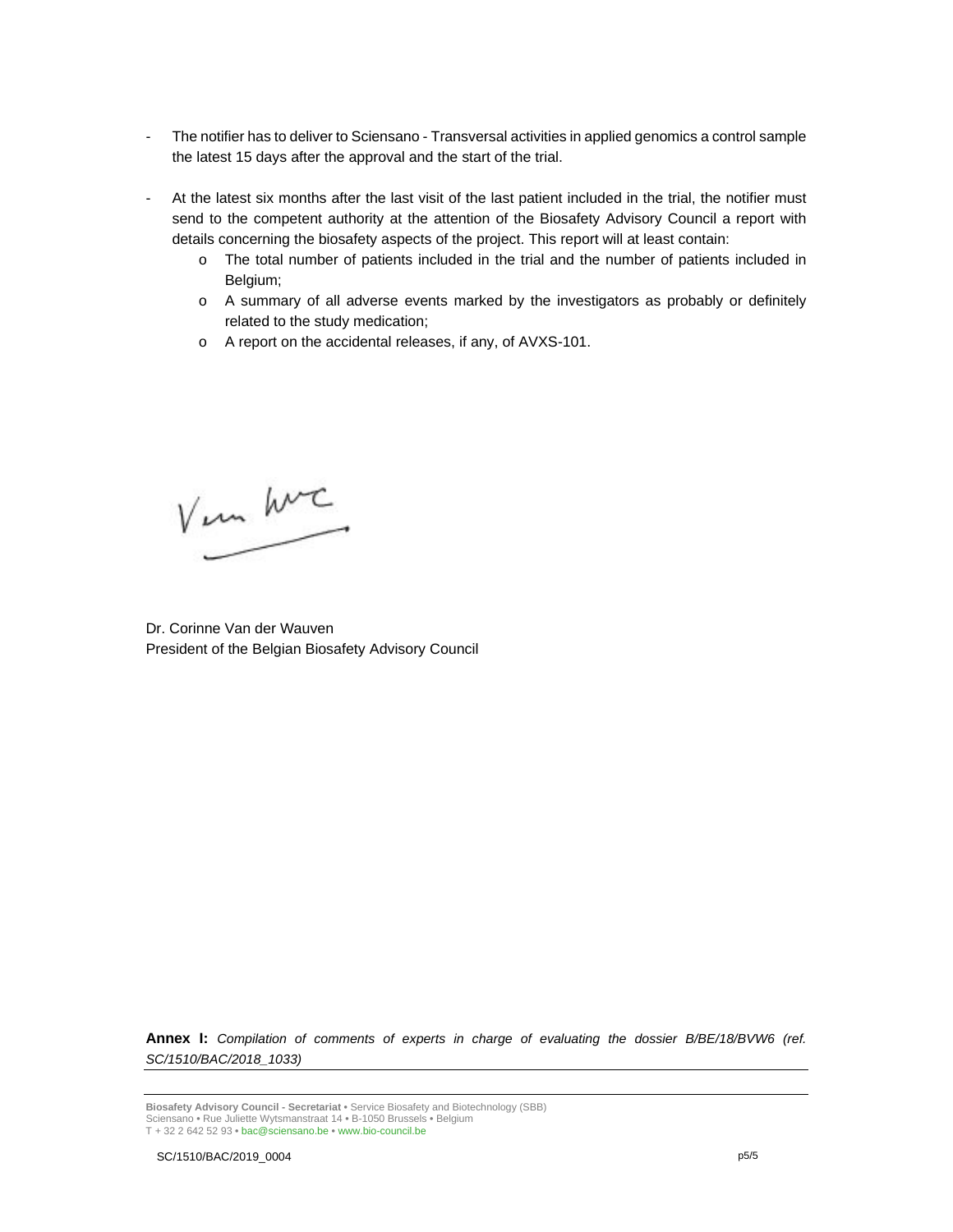# **Adviesraad voor Bioveiligheid Conseil consultatif de Biosécurité**

# **Compilation of comments of experts in charge of evaluating the dossier B/BE/18/BVW6 and comments submitted to the notifier**

03 December 2018 *Ref. SC/1510/BAC/2018\_1033*

**Mandate for the Group of Experts:** Mandate of the Biosafety Advisory Council (BAC) of 26 September 2018. **Coordinator:** Karen Willard-Gallo (ULB) **Experts:** Anton Roebroek (KUL), Liliane Tenenbaum (CHUV), Willy Zorzi (Ulg), Aline Baldo (Sciensano, SBB) **SBB:** Katia Pauwels.

#### **INTRODUCTION**

Dossier **B/BE/18/BVW6** concerns a notification of the company AveXis, Inc. for deliberate release in the environment of genetically modified organisms other than higher plants according to Chapter II of the Royal Decree of 21 February 2005.

The notification has been officially acknowledged on 12 October 2018 and concerns a global study of a recombinant adeno-associated virus designed to address the monogenic root cause of Spinal Muscular Atrophy. The biosafety dossier includes two clinical studies (two protocols).

## **INSTRUCTIONS FOR EVALUATION**

Depending on their expertise, the experts were invited to evaluate the genetically modified organism considered in the notification as regards its molecular characteristics and its potential impact on human health and the environment. The pure medical aspects concerning the efficacy of the medicinal product and its safety for the treated patient are outside the scope of this evaluation. The comments of the experts are roughly structured as in

- Annex II (principles for the risk assessment) of the Royal Decree of 21 February 2005

- Annex III (information required in notifications) of the Royal Decree of 21 February 2005

- Commission Decision 2002/623/EC of 24 July 2002 establishing guidance notes supplementing Annex II to Directive 2001/18/EC.

**Biosafety Advisory Council - Secretariat •** Service Biosafety and biotechnology (SBB) Sciensano • Rue Juliette Wytsmanstraat 14 **•** B-1050 Brussels **•** Belgium T + 32 2 642 52 93 **•** bac@sciensano.be **•** www.bio-council.be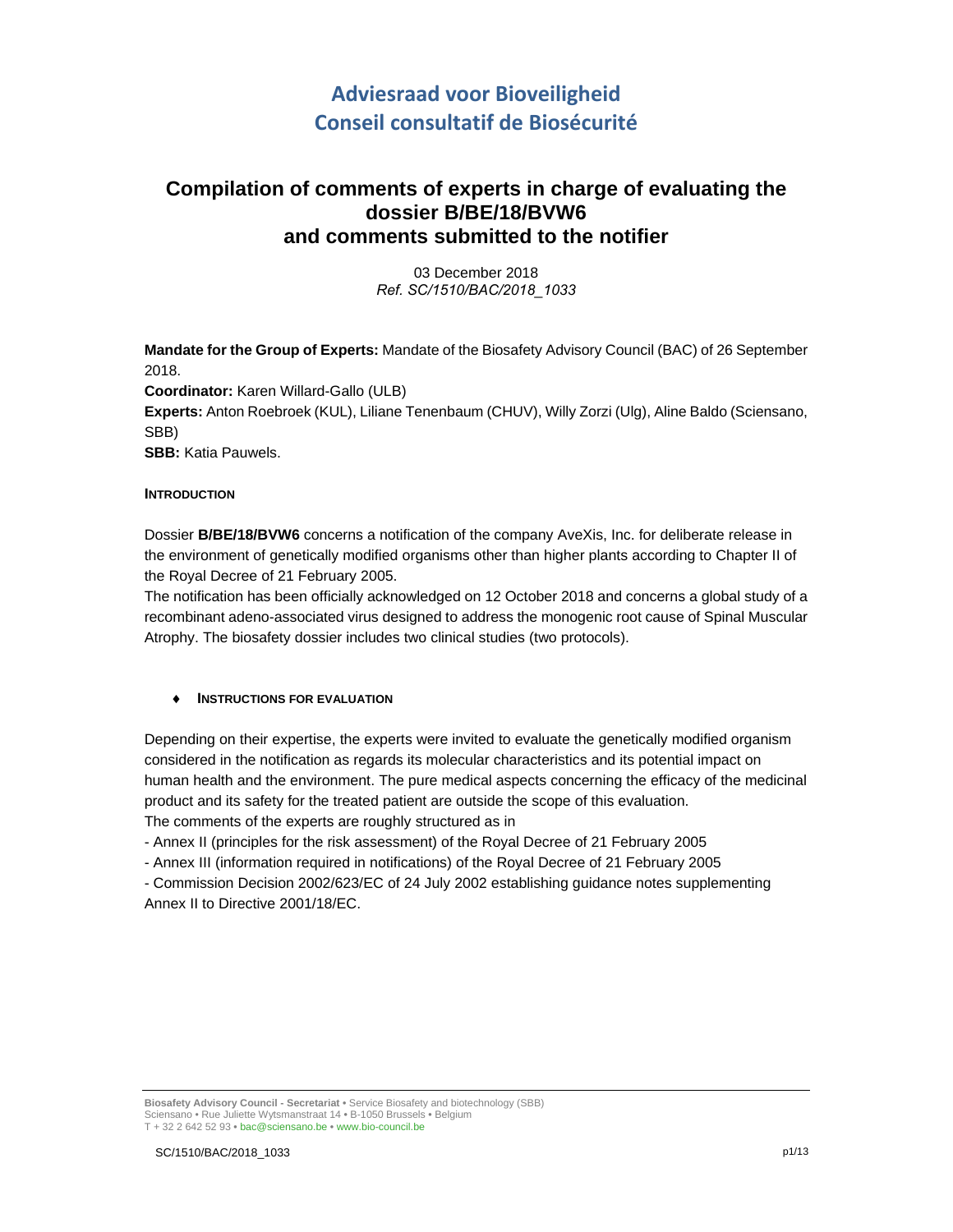#### **List of comments received from the experts**

Remark: The comments below have served as basis for a list of questions that the Competent authority forwarded on 03-12-2018 to the notifier with a request to provide additional information. The comments or remarks highlighted in grey correspond to the questions addressed to the notifier.

# **1. INFORMATION RELATED TO THE CHARACTERISTICS OF THE DONOR, THE RECIPIENT OR PARENTAL ORGANISM**

(e.g. possibility of natural transfer of genetic material to other organisms, pathological, ecological and physiological characteristics, indigenous vectors ...)

*Comment 1*

Has evaluated this item and has no questions/comments.

*Comment 2* 

Has evaluated this item and has no questions/comments.

*Comment 3*

Has evaluated this item and has no questions/comments.

*Comment 4*

Has evaluated this item and has no questions/comments.

## **2. INFORMATION RELATED TO THE VECTOR**

(e.g. description, sequence, mobilisation ...)

#### *Comment 1*

Has evaluated this item and has no questions/comments.

*Comment 2* 

Has not evaluated this item.

#### *Comment 3*

Has evaluated this item and has no questions/comments.

#### *Comment 4*

Has evaluated this item and has no questions/comments.

**Biosafety Advisory Council - Secretariat •** Service Biosafety and biotechnology (SBB) Sciensano • Rue Juliette Wytsmanstraat 14 **•** B-1050 Brussels **•** Belgium T + 32 2 642 52 93 **•** bac@sciensano.be **•** www.bio-council.be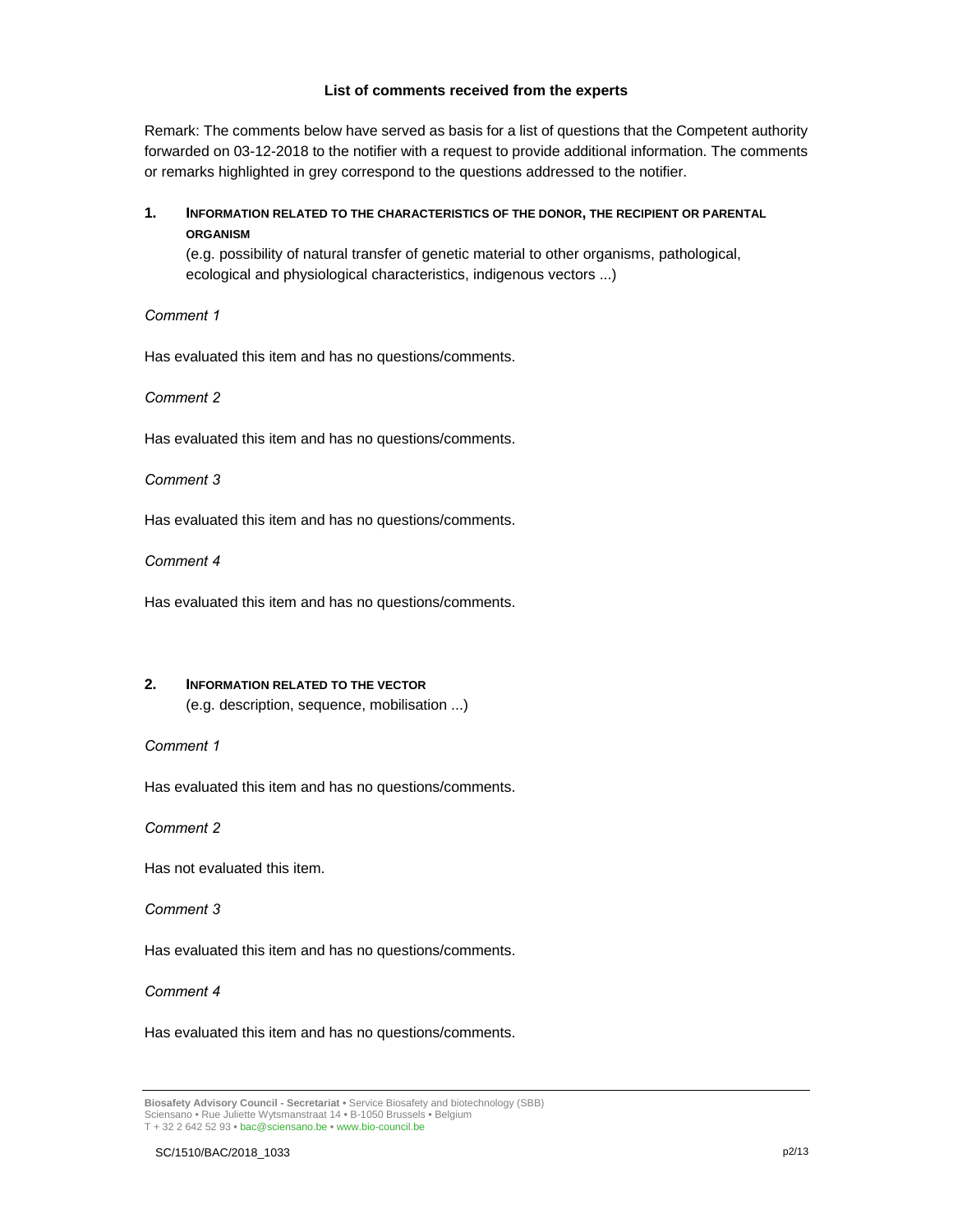#### **3. INFORMATION RELATED TO THE CHARACTERISTICS OF THE GMO**

#### **3.1. Information related to the genetic modification**

(e.g. methods used for the modification, description of the insert/vector construction ...)

*Comment 1*

Has evaluated this item and has no questions/comments.

*Comment 2* 

Has not evaluated this item.

*Comment 3*

Has evaluated this item and has no questions/comments.

#### *Comment 4*

Has evaluated this item and has no questions/comments.

## **3.2. Information on the molecular characteristics of the final GMO**

(e.g. number of copies of the transgenes, phenotypic and genetic stability of the transgenes, expression of the new genetic material, re-arrangements in the genome, inclusion or suppression of genetic material ...)

#### *Comment 1*

Table in SNIF (page 12 of 23) and Table 1 in Annex IIIA (page 11 of 30) mention with respect to the human SMN cDNA 'Genbank Accession #NM\_017411 (one nucleotide difference in relevant region)'. What is the nature of the one nucleotide difference? A silent variation with respect to the open reading frame ?

*Comment 2* 

Has evaluated this item and has no questions/comments.

#### *Comment 3*

Has evaluated this item and has no questions/comments.

*Comment 4*

Has not evaluated this item.

**Biosafety Advisory Council - Secretariat •** Service Biosafety and biotechnology (SBB) Sciensano • Rue Juliette Wytsmanstraat 14 **•** B-1050 Brussels **•** Belgium T + 32 2 642 52 93 **•** bac@sciensano.be **•** www.bio-council.be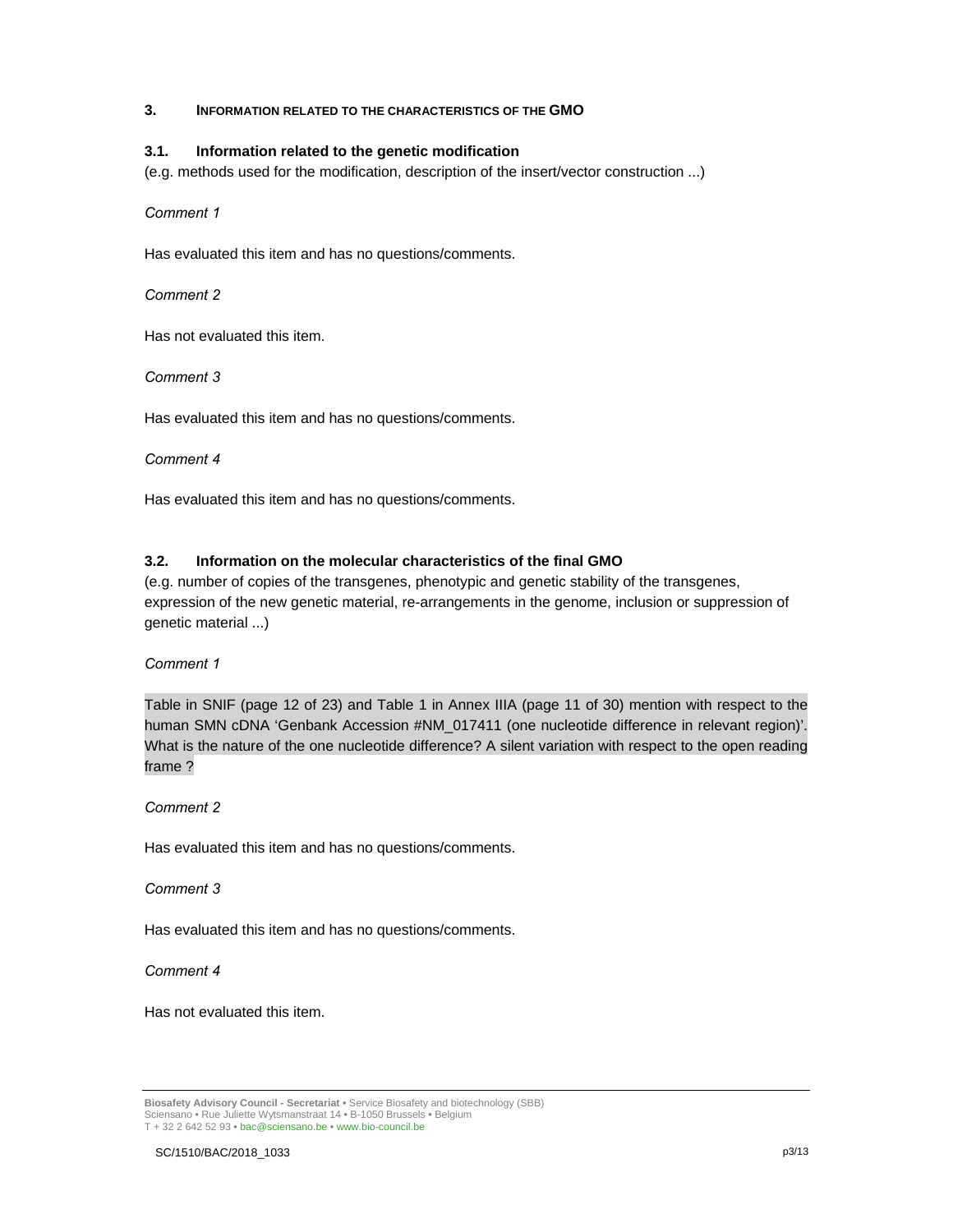#### **3.3. Considerations for human, animal or plant health**

(e.g. invasiveness and virulence, toxic or allergenic effects, possibility of survival outside of receiving host, other product hazards ...)

#### *Comment 1*

Has evaluated this item and has no questions/comments.

#### *Comment 2*

Has evaluated this item and has no questions/comments.

*Comment 3*

Has evaluated this item and has no questions/comments.

*Comment 4*

Has evaluated this item and has no questions/comments.

#### **4. INFORMATION RELATING TO THE CONDITION OF RELEASE**

(e.g. description of the activity, quantities of GMO to be released, workers protection measures, elimination of any contaminating material in the preparation of the GMO stock, elimination of the GMO at the end of the experiment ...)

*Comment 1*

Has evaluated this item and has no questions/comments.

*Comment 2* 

Has evaluated this item and has no questions/comments.

*Comment 3*

Has evaluated this item and has no questions/comments.

*Comment 4*

Has evaluated this item and has no questions/comments.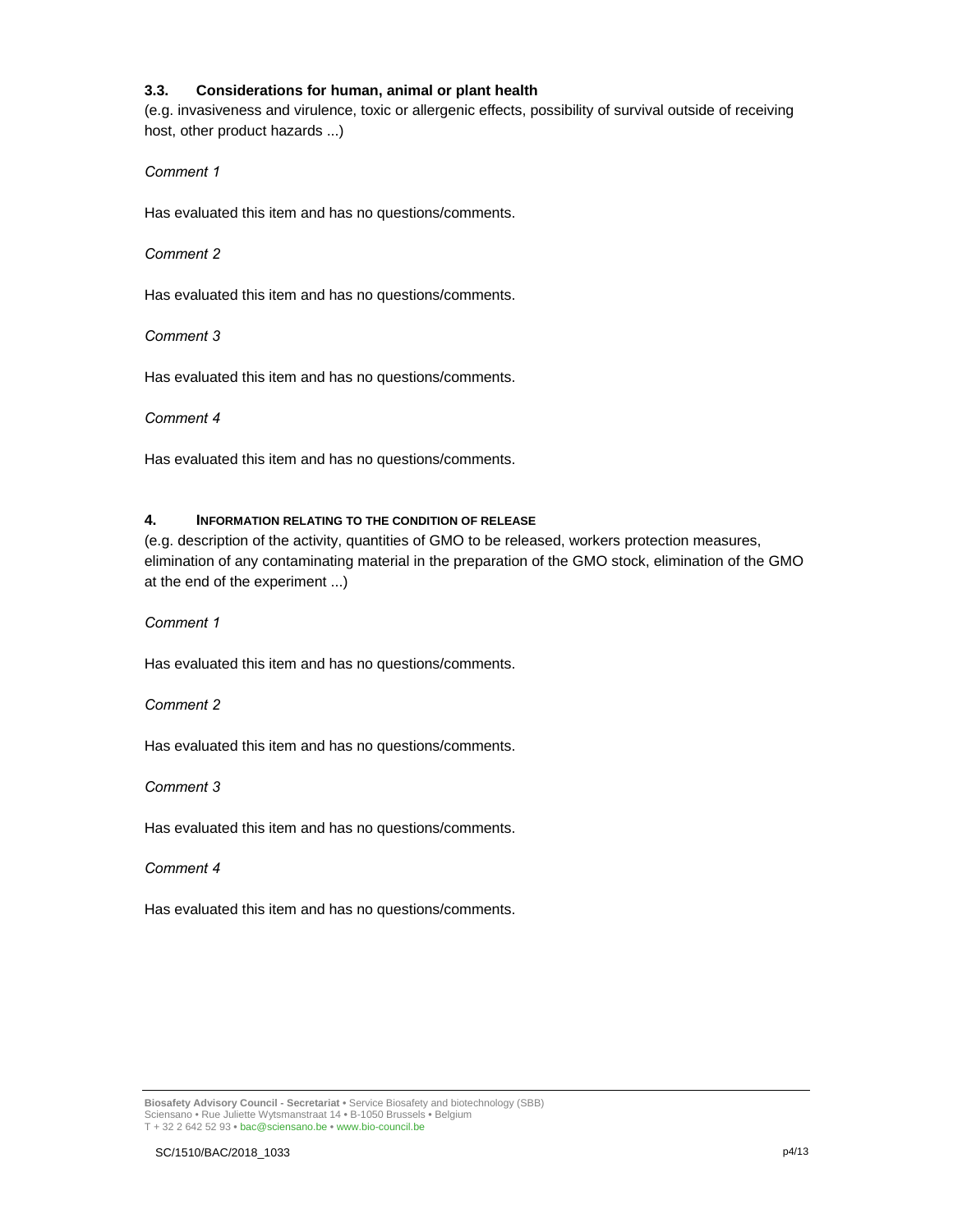- **5. INFORMATION RELATED TO THE RISKS FOR THE ENVIRONMENT AND HUMAN HEALTH**
- **5.1. Information on spread ("shedding") of the GMO from the treated patient/animal to other persons/animals or to the environment (including indirect/delayed effects due to vertical transmission to offspring).**
- (e.g. genetic transfer capability, routes of biological dispersal, target organisms ...)

#### *Comment 1*

The SNIF (page 18 of 23) states '*In the Phase 1 study all five patients analyzed were dosed with 2E14 vg/kg. Concentrations of vector shed in saliva and urine are quite low and are below the limits of quantitation by ddPCR in the matrices within days post dose. While initially concentrated in stool, the amount of vector shed declines logarithmically. Levels of 10.0 – 100.0% of the dosing concentration are detectable up to 14 days post-dose in stool. These concentrations decline approximately 4 logs over 30 days post dose, and all patients had levels of AVXS 101 in stool below the limit of quantitation by 60 days post dose. Levels representing 0.1−0.01% of the initial dose into the patient are found in urine and saliva at 1 day post dosing, after which levels of AVXS-101 shed into these matrices are below the limit of quantitation of the assay. Together these data demonstrate rapid decline of shed vector quantities well below dosing concentrations in patients treated with AVXS 101*.'.

What is exactly the significance of '10.0 – 100.0% of the dosing concentration' in relation to an injected dose of 2E14 vg/kg? Apparently, 100.0% should not be interpreted as shedding of all vector, which has been injected.

Furthermore, as shedding quantification is based upon the shedding of viral vector DNA, the question remains whether infectious viral particles are shed. According to a study in a nonhuman primate by Favre *et al*., 2001 rAAV vector genome was found in various biological fluids for up to 6 days and infectious particles exclusively in the serum during the first 48–72 hours. If extrapolated to humans this could indicate that shedding of infectious viral particles via e.g. the stool is not occurring at all, except maybe for the first days. With respect to this, are data available about shedding of infectious AVXS-101 viral particles by patients of the Phase 1 study confirming this?

*Comment 2* 

Has evaluated this item and has no questions/comments.

*Comment 3*

Has evaluated this item and has no questions/comments.

*Comment 4*

Has evaluated this item and has no questions/comments.

#### *Comment Coordinator :*

The applicant states that there are 3 potential mechanisms of spreading the GMO into the environment: 1) needle stick accident, 2) blood (needle stick injury) or 3) shedding from the patient. Then they dismiss it as negligible. I think they should be required to address this issue in detail. This goes with what Willy says below.

**Biosafety Advisory Council - Secretariat •** Service Biosafety and biotechnology (SBB) Sciensano • Rue Juliette Wytsmanstraat 14 **•** B-1050 Brussels **•** Belgium T + 32 2 642 52 93 **•** bac@sciensano.be **•** www.bio-council.be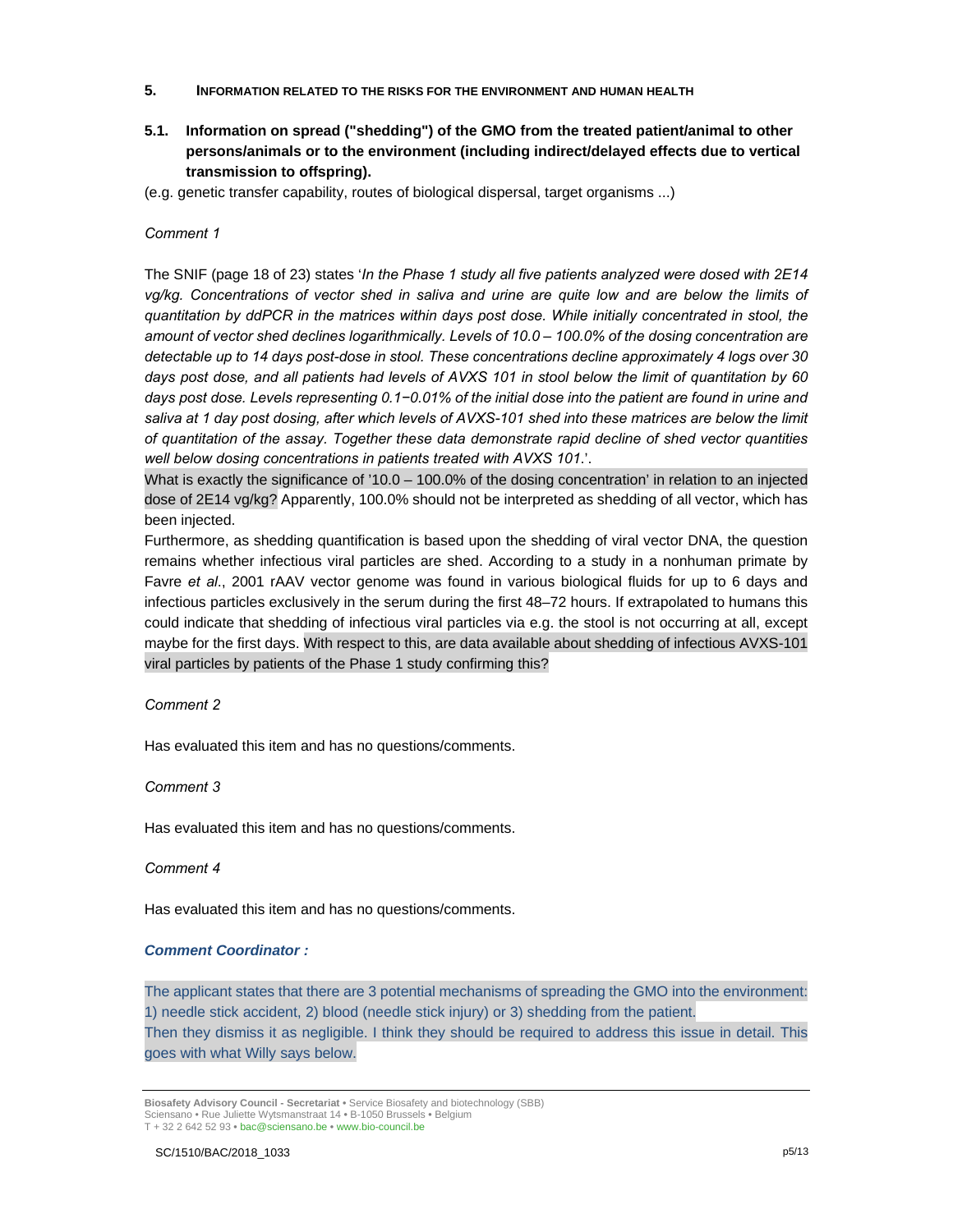Furthermore, it is totally unnecessary to double bag the vial and the syringe used to administer the GMO AND RETURN IT TO THE COMPANY – It should be correctly disposed of in the biohazard waste at the hospital administering the GMO. Keeping it around for later return to the company just creates an increased risk of inadvertent release and serves no purpose other than their silly need to control that it was actually injected.

**5.2. Information on possible effects on human health resulting from interactions of the GMO and persons working with, coming into contact with or in the vicinity of the GMO release (carekeepers, patient relatives, immunocompromised people ...).** 

#### *Comment 1*

Has evaluated this item and has no questions/comments.

#### *Comment 2*

Has evaluated this item and has no questions/comments.

#### *Comment 3*

In this dossier, AVXS-10 will be administered intravenously to infants with genetically diagnosed Spinal Muscular Atrophy at multiple sites globally.

In the ERA dossier, it is written that '*AVXS-101 GMO is non-pathogenic and the human SMN protein is not known to have toxic effects. No side-effects have been reported for the environment or human health after the release of similar GMOs (adeno-associated virus from serotypes 2 and 9). AAV2 and AAV9 are non-pathogenic, -toxigenic, -virulent, -allergenic nor a carrier (vector) of a pathogen. Vector shedding can be found in the urine, saliva, and stool for up to a few weeks (four) following injection. The risks associated with the shed vector are not known at this time; however, they are unlikely to be a problem as the vector is non-infectious and cannot replicate.* 

*Regardless, instructions should be provided to patient families and care givers regarding use of protective gloves if/when coming into direct contact with patient bodily fluids and/or waste as well as good hand-hygiene for four weeks after the injection. Additionally, patients are prohibited from donating blood for two years following the vector injection'*.

The patients, after their treatment will go back home. GMO vector shedding can be found in blood, urine, saliva and stool for up to four weeks following injection (after gene replacement therapy). At home, they will use their own toilet, bathroom, etc., in contact with other members of their family (children, pets), close people, people coming to their house… In the SNIF dossier and in the ERA dossier, the only instructions for the families and care givers are to use protective gloves if/when come into contact with patient bodily fluids and/or waste, as well as to have a good hand-hygiene. Insufficient information is provided concerning the decontamination of the patient room (SOP? Provisioning of a disinfectant kit? …). There is also the question of the use of public toilets (open or restricted?) by the treated patients, eventually the indirect exposure of people (healthy or potentially immuno-suppressed?) using these facilities thereafter, etc. Considering that the treated patients have to return home during periods without clinical support and that the patients are having, at this time, direct or indirect contact with the population, there is a problem in the risk assessment.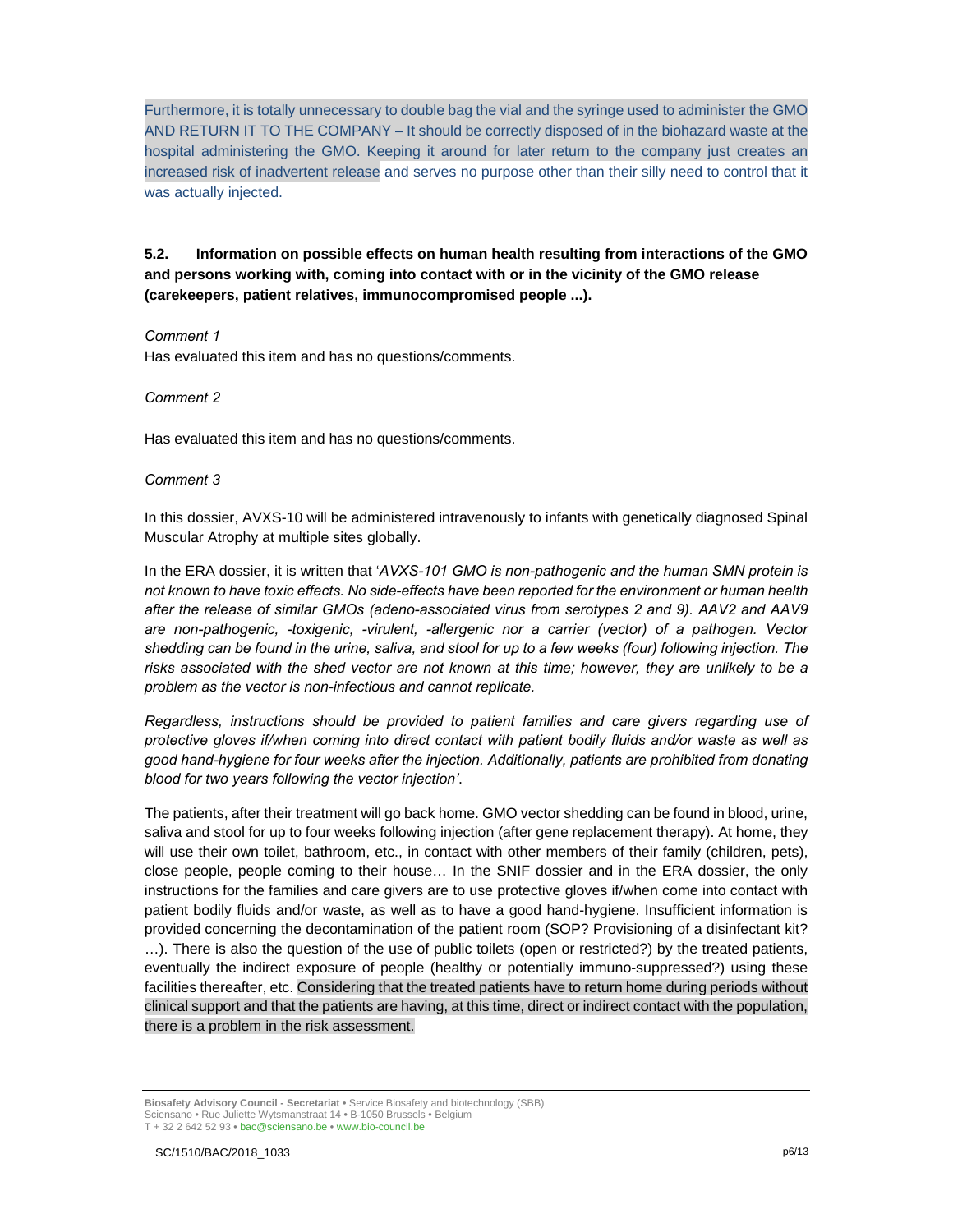The risks associated with the shed AVXS-101 vector are not known at this time; however, they are unlikely as this GMO vector is non-infectious and cannot replicate. When the patients are back home, no detailed treatment is considered to treat shed viruses in faeces discharged into the sewage system. Could it be sufficient that the subsequent dilution by flushing toilet, and waste water treatment will substantially reduce virus concentrations down to an insignificant level? Is this dilution procedure sufficient to accept such a GMO release in the environment ?

#### *SBB comment :*

The applicant states that '*The risks associated with the shed vector are not known at this time; however, they are unlikely to be a problem as the vector is non-infectious and cannot replicate', however the* applicant fails to further substantiate why it can be concluded that the shed vector is non-infectious. See comment 1 under section 5.1.

#### *Comment 4*

Has evaluated this item and has no questions/comments.

#### *Comment Coordinator:*

I have looked thorough all the documents to find information or instructions for the parents or home care providers. There is very little. In the informed consent form, there is a small paragraph embedded in a huge amount of information on the risks to the child and what is expected from them during the trial. I believe that most parents are quite desperate to find something that will help their child with SMA and so will not pay careful attention to all these "risk" details and in the process will overlook the little available information on how they need to handle the potentially contaminated fluids, particularly in the first days and weeks after injection.

Babies drool saliva, spit up milk and other food, tear frequently when they cry, and of course have dirty diapers. The person(s) handling the baby needs to know the risks and how to properly clean up these fluids and dispose of the waste.

A detailed instruction sheet identifying the type of fluids that are potentially contaminated and how to properly dispose of them (adding a little "eau de javel" to a dirty diaper or wipe before double bagging it would seem to be simple and easy way to reduce the risk of spread into the environment since this waste will go untreated into a landfill somewhere. The applicant could even provide plastic squeeze bottles labelled with the appropriate dilution).

Handling Instructions' for patient's family (document 2017-004087-35 - Handling Instructions V1.0 05Jun2018) is woefully inadequate! A detailed instruction sheet for the family that the applicant needs to prepare must be provided to every parent and medical personal should go over it with them carefully before the patient goes home so they clearly understand the risks to them and others living in the home or who will come in close contact with the patient. Also, There is no mention of other children living in the home and the potential risks to them, particularly if they are young enough to have incompletely mature immune systems (around 6 years old).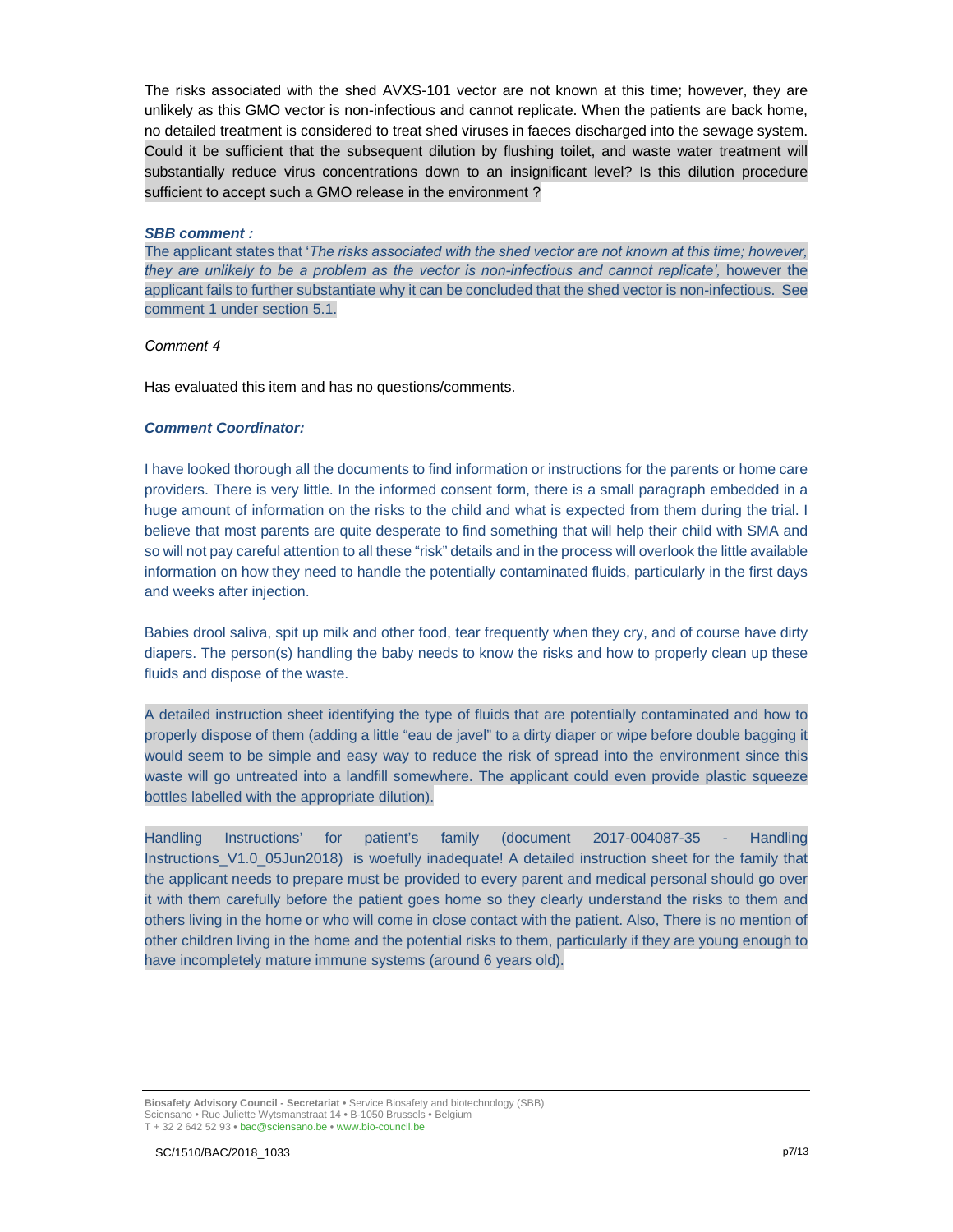#### **5.3. Information on possible effects on animal health or on the environment.**

#### *Comment 1*

Has evaluated this item and has no questions/comments.

*Comment 2* 

Has evaluated this item and has no questions/comments.

*Comment 3*

Has evaluated this item and has no questions/comments.

*Comment 4*

Has evaluated this item and has no questions/comments.

# **5.4. Information on selective advantages or disadvantages conferred to the GMO compared to the parental organism.**

#### *Comment 1*

Has evaluated this item and has no questions/comments.

*Comment 2* 

Has evaluated this item and has no questions/comments

*Comment 3*

Has evaluated this item and has no questions/comments.

*Comment 4*

Has evaluated this item and has no questions/comments

# **5.5. Information on the possibility of the GMO to reconvert to his wild type form and possible consequences for human health or the environment.**

*Comment 1*

Has evaluated this item and has no questions/comments.

*Comment 2* 

Has evaluated this item and has no questions/comments.

**Biosafety Advisory Council - Secretariat •** Service Biosafety and biotechnology (SBB) Sciensano • Rue Juliette Wytsmanstraat 14 **•** B-1050 Brussels **•** Belgium T + 32 2 642 52 93 **•** bac@sciensano.be **•** www.bio-council.be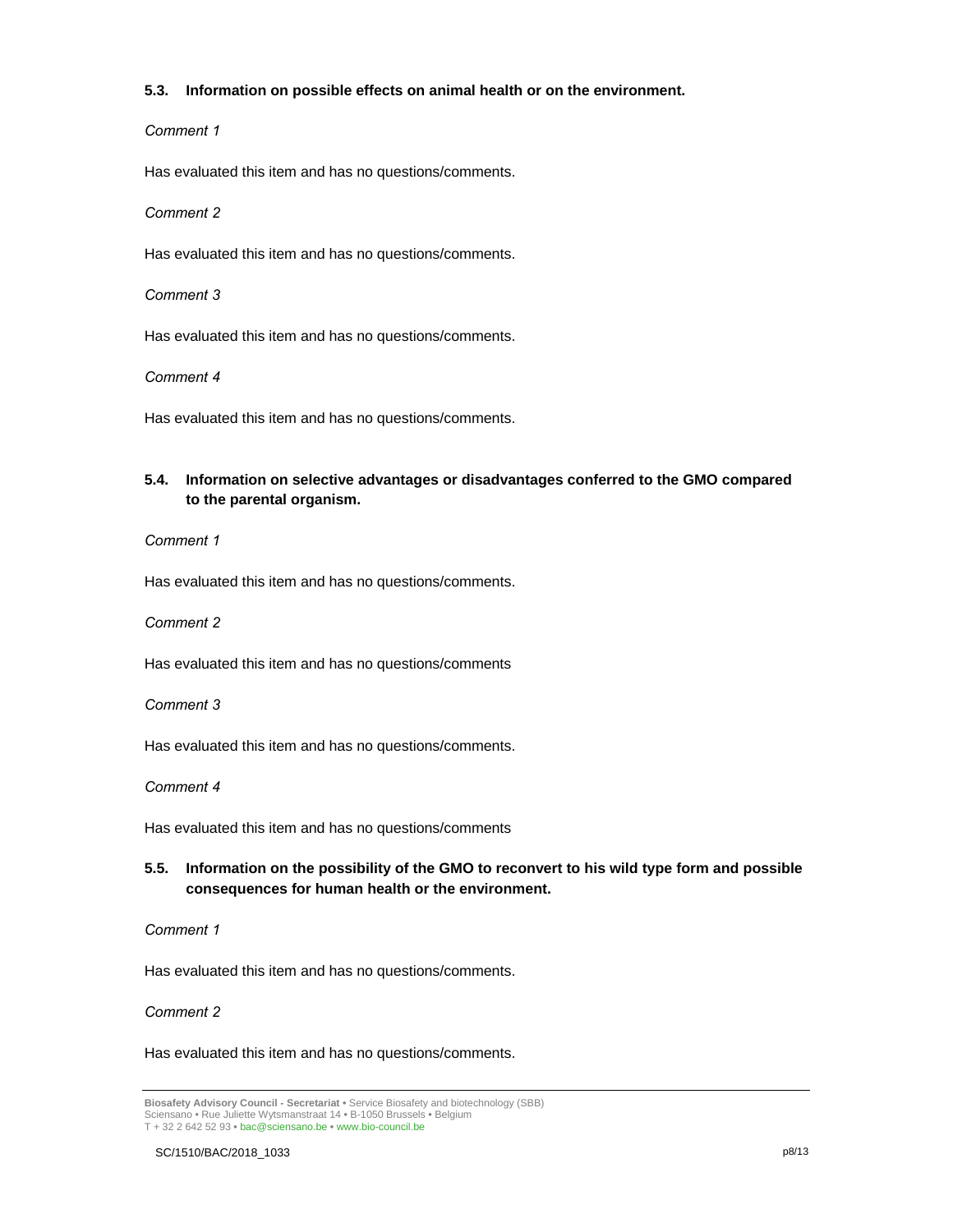#### *Comment 3*

Has evaluated this item and has no questions/comments.

#### *Comment 4*

Has evaluated this item and has no questions/comments

# **5.6. Information on the possibility of the GMO to exchange genetic material with other microorganisms and possible consequences for human health or the environment.**

*Comment 1*

Has evaluated this item and has no questions/comments.

*Comment 2* 

Has evaluated this item and has no questions/comments.

*Comment 3*

Has evaluated this item and has no questions/comments.

*Comment 4*

Has evaluated this item and has no questions/comments

**5.7. Information on the possibility of gene transfer to other organisms and about the selective advantages or disadvantages conferred to those resulting organisms (possible consequences for human health or the environment).** 

#### *Comment 1*

Has evaluated this item and has no questions/comments.

*Comment 2* 

Has evaluated this item and has no questions/comments.

*Comment 3*

Has evaluated this item and has no questions/comments.

*Comment 4*

Has not evaluated this item.

**Biosafety Advisory Council - Secretariat •** Service Biosafety and biotechnology (SBB) Sciensano • Rue Juliette Wytsmanstraat 14 **•** B-1050 Brussels **•** Belgium T + 32 2 642 52 93 **•** bac@sciensano.be **•** www.bio-council.be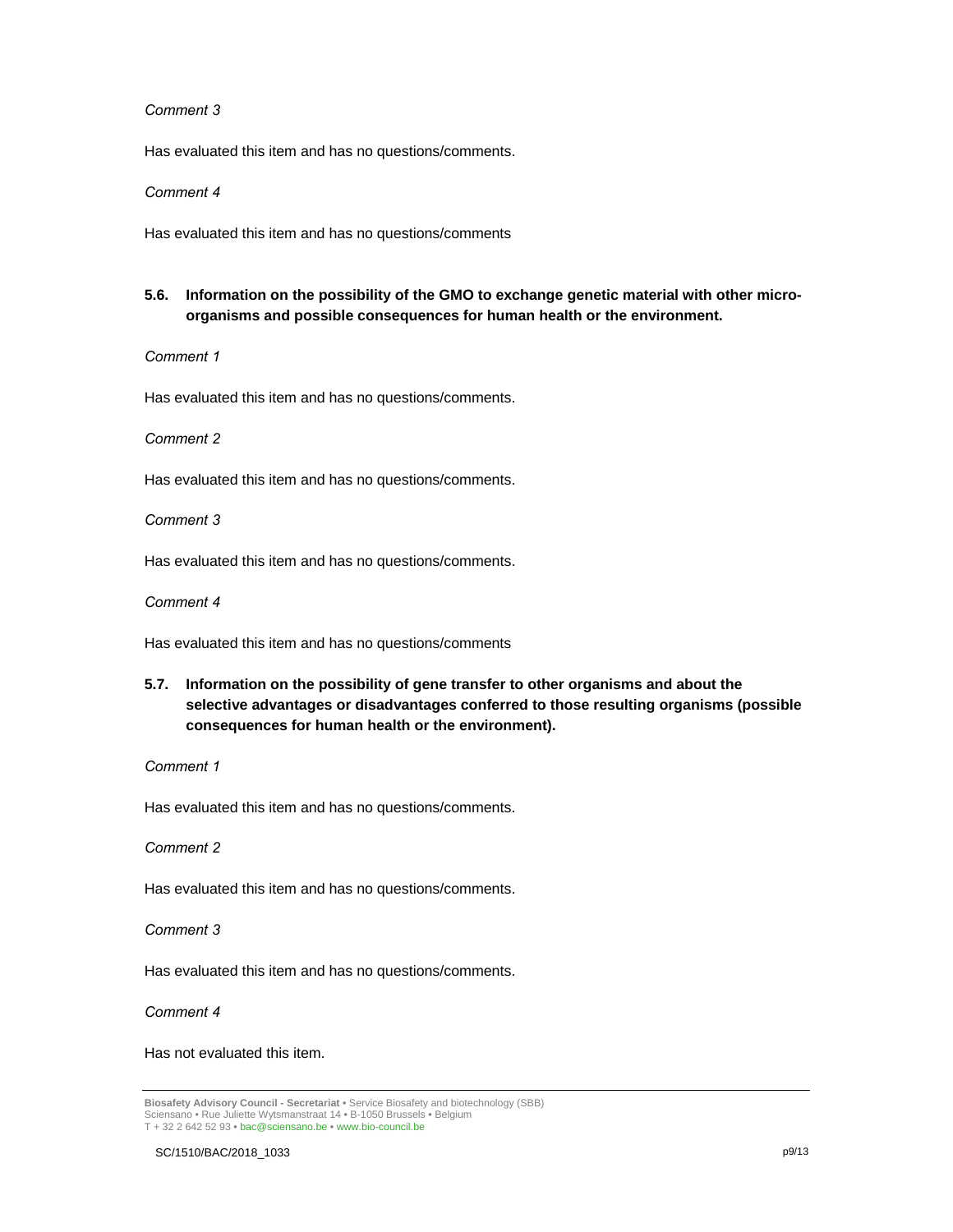**6. INFORMATION RELATED TO THE MONITORING, SURVEILLANCE AND CONTROL, WASTE TREATMENT AND EMERGENCY PLANS PROPOSED BY THE APPLICANT**

# **6.1. Monitoring plan proposed by the notifier and possibility to identify the occurrence of non-anticipated adverse effects.**

(adequation between the monitoring plan and risks identified during the risk assessment, when appropriate measures to minimize the potential risks to offspring ...)

*Comment 1*

Has evaluated this item and has no questions/comments.

*Comment 2* 

Has evaluated this item and has no questions/comments.

#### *Comment 3*

Has evaluated this item and has no questions/comments.

*Comment 4*

Has evaluated this item and has no questions/comments

#### **6.2. Surveillance and control of the release**

(adequation between the procedures to avoid and/or minimise the spread of the GMO and risks identified during the risk assessment...)

*Comment 1*

Has evaluated this item and has no questions/comments.

*Comment 2*

Has evaluated this item and has no questions/comments.

*Comment 3*

Has evaluated this item and has no questions/comments.

*Comment 4*

Has evaluated this item and has no questions/comments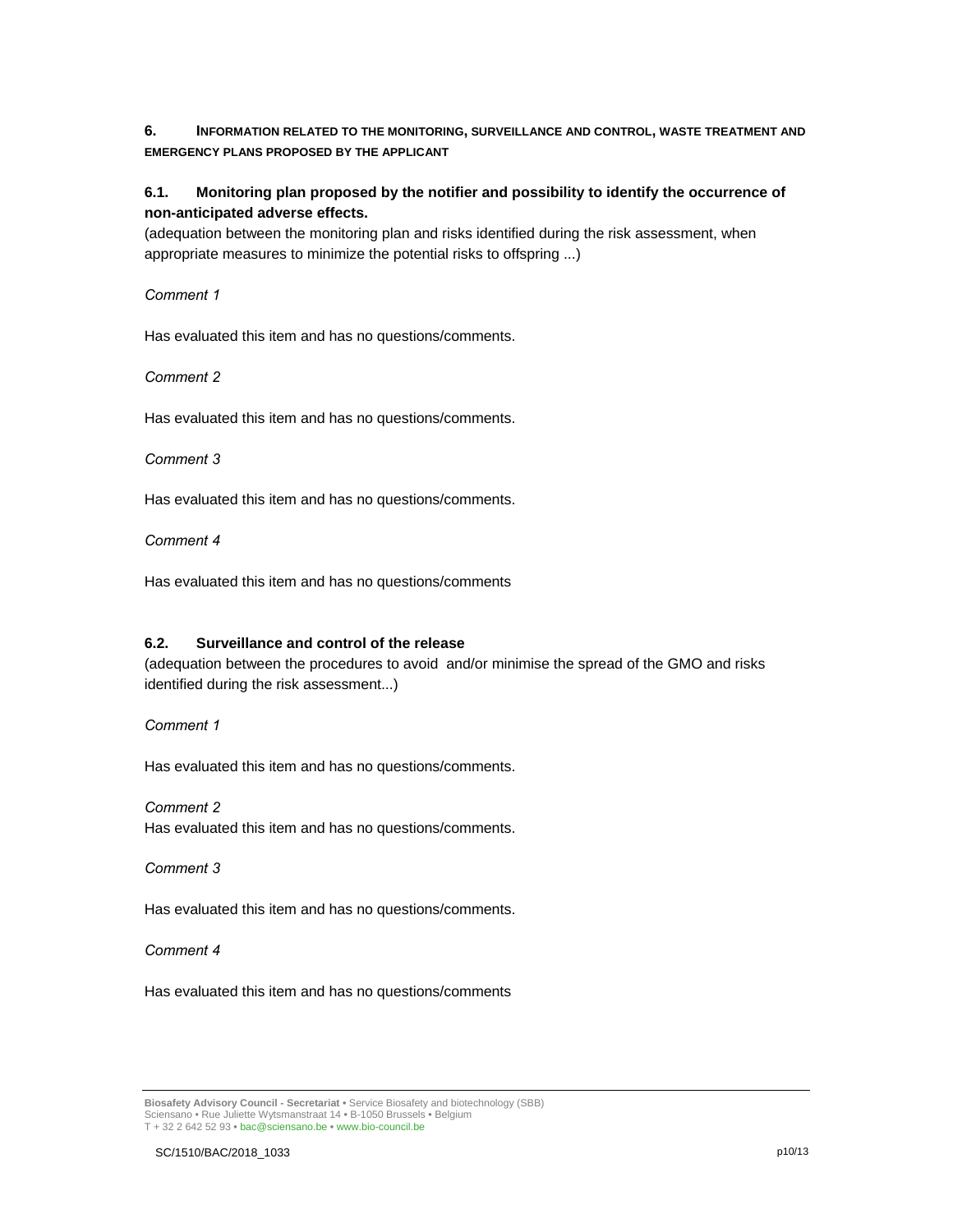#### **6.3. Information on the waste generated by the activity and its treatment.**

(e.g. type of waste, amount ...)

*Comment 1*

As it is not clear, for how long infectious virus particles are shed, a positive analysis for shedding of viral DNA should be interpreted as potential shedding of infectious viral particles. Therefore, it might not be sufficient to restrict the 'AVXS-101 - Handling Instructions' for patient's family (document 2017-004087- 35 - Handling Instructions\_V1.0\_05Jun2018) to only the first four weeks after AVXS-101 treatment, because shedding of viral DNA can apparently continue up to 60 days post dose, especially in stool. Shedding of viral DNA, including in stool, will be monitored for 30 days (in AVXS-101-CL-302). As long as monitoring of shed viral DNA remains positive, monitoring should be continued after 30 days and patient's family should continue to apply the special handling instructions.

With respect to trial AVXS-101-CL-304 it is not clear, why viral DNA shedding is monitored no longer at all?

'AVXS-101 - Handling Instructions' (document 2017-004087-35 - Handling Instructions\_V1.0\_05Jun2018) should be made available in Dutch and French.

#### *Comment Coordinator:*

Standards to protect the family and the environment must be maintained until the stool test is negative.

#### *Comment 2*

Have evaluated this item and has no questions/comments.

*Comment 3*

The expert refer to comment 3 under 5.2.

*Comment 4*

Has evaluated this item and has no questions/comments.

#### **6.4. If applicable, information on the emergency plan(s) proposed by the notifier.**

#### *Comment 1*

Has evaluated this item and has no questions/comments.

*Comment 2*

Has not evaluated this item.

#### *Comment 3*

Has evaluated this item and has no questions/comments.

**Biosafety Advisory Council - Secretariat •** Service Biosafety and biotechnology (SBB) Sciensano • Rue Juliette Wytsmanstraat 14 **•** B-1050 Brussels **•** Belgium T + 32 2 642 52 93 **•** bac@sciensano.be **•** www.bio-council.be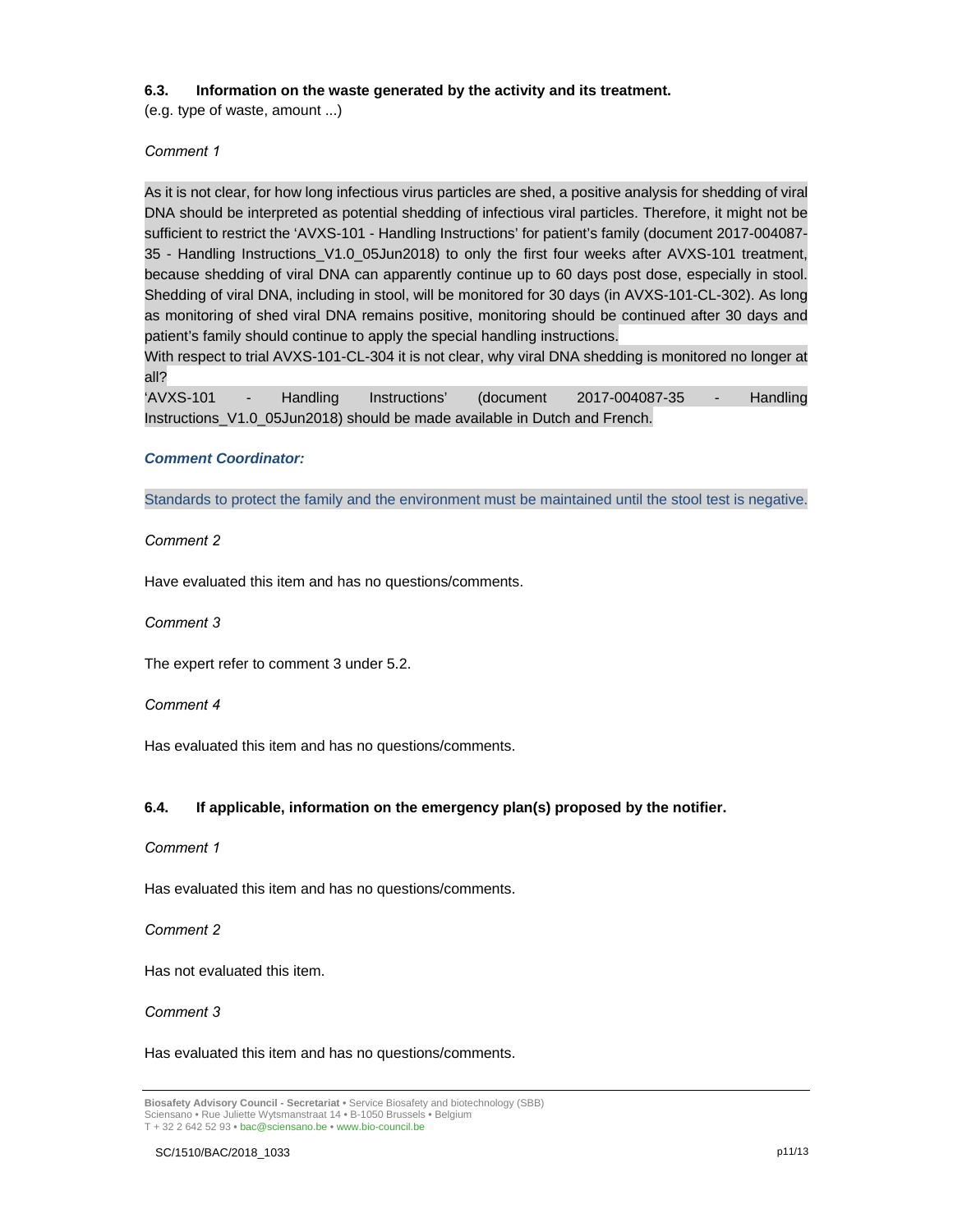#### *Comment 4*

Has not evaluated this item.

**6.5 Information related to the identification of the GMO and the detection techniques**  (e.g. identification methods and detection techniques, sensitivity, reliability and specificity of the proposed tests ..)

*Comment 1*

Has evaluated this item and has no questions/comments.

*Comment 2* 

Has not evaluated this item.

*Comment 3*

Has evaluated this item and has no questions/comments.

*Comment 4*

Has evaluated this item and has no questions/comments.

#### **7. OTHER INFORMATION**

# **7.1 Do you have any other questions/comments concerning this notification that are not covered under the previous items?**

*Comment 1* None

*Comment 2*  None

*Comment 3* None

*Comment 4*

The very high dose of vector (10e14 vg/kg) needed to efficiently transduce neurons when using intravenous injections is a concern. This protocol could result in a very strong immune response directed against AAV9 capsid proteins (Gray SJ *et al*., Gene Therapy (2013) 20, 450–459). However, this is more a concern for the patient than for the environment. Furthermore a Phase I trial has established the safety of this protocol.

**Biosafety Advisory Council - Secretariat •** Service Biosafety and biotechnology (SBB) Sciensano • Rue Juliette Wytsmanstraat 14 **•** B-1050 Brussels **•** Belgium T + 32 2 642 52 93 **•** bac@sciensano.be **•** www.bio-council.be